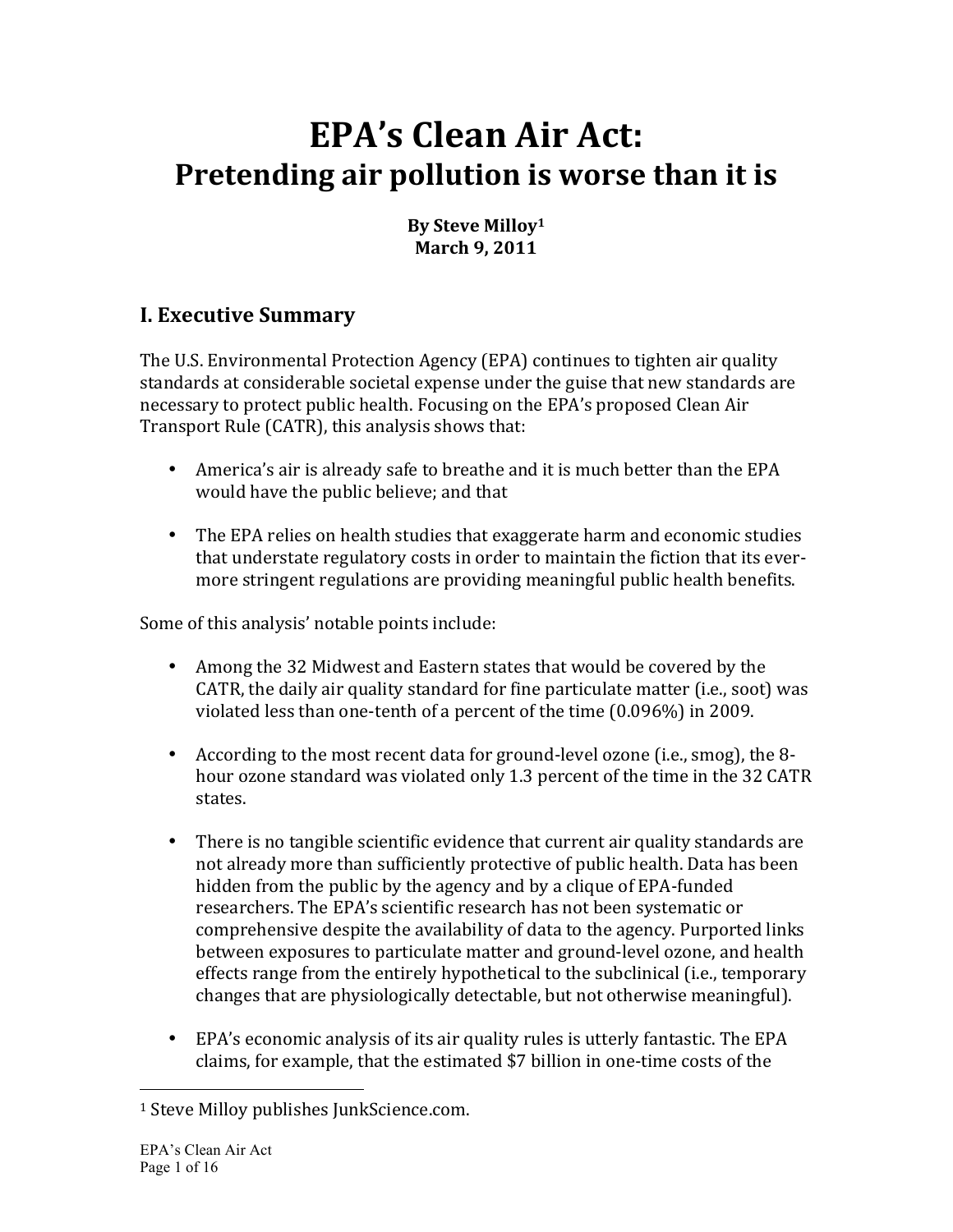CATR may produce economic benefits that equate to as much as \$840 billion annually or 5.7 percent of U.S. GDP for 2009. The EPA claims that its implementation of the Clean Air Act produces monetized health benefits amounting to \$1.3 trillion *annually*, or about 9 percent of 2009 U.S. GDP.

• There is no meaningful or independent oversight of the EPA's implementation of the Clean Air Act by Congress or the courts.

Congress should amend the Clean Air Act to better manage the current state of U.S. air quality, instead of allowing the EPA to pretend that it is still 1970 and air quality is poor and emissions are unregulated.

## **II.** Introduction

Although U.S. air quality has dramatically improved over the last 50 years, the U.S. Environmental Protection Agency continues efforts to tighten air quality standards seemingly without end at societal costs estimated to range from the tens of billions to the trillions of dollars per year.

The EPA claims that these costs are more than offset by the value of the public health benefits obtained by the tighter standards. But new standards are proposed and implemented before existing standards are meaningfully or independently evaluated. 2

At a minimum, actual and significant costs are being imposed on society for benefits that are, at best, unknown and, at worst, entirely hypothetical. Since Clean Air Act regulation affects the construction, energy, manufacturing and transportation sectors of the economy, this situation should be of concern to policymakers, especially in a time of high unemployment and a struggling economy.

A looming example of this situation is the so-called "Clean Air Transport Rule" (CATR) that the EPA proposed in August  $2010<sup>3</sup>$  Omitting discussion of the proposal's complex history,<sup>4</sup> the claimed purpose of the CATR is to reduce the interstate transport of air emissions from Midwest power plants that the EPA claims cause or contribute to air quality problems downwind in 32 Eastern states.<sup>5</sup>

<sup>&</sup>lt;sup>2</sup> While the Clean Air Act requires the EPA to review its national ambient air quality standards (NAAQS) every five years, these in-house reviews are more akin to the rubberstamping of agency's previous work, often leading to a further tightening of standards, as opposed to critical and independent evaluation of the NAAQS' merits. <sup>3</sup> 75 *FR* 45210, August 2, 2010.

<sup>&</sup>lt;sup>4</sup> For a detailed discussion of this history, *see* 45 *FR* 45221-45225.

<sup>&</sup>lt;sup>5</sup> The rule would affect 31 states and the District of Columbia, collectively referred herein as "32 states." The 31 states are: Alabama, Arkansas, Connecticut, Delaware, Florida, Georgia, Illinois, Indiana, Iowa, Kansas, Kentucky, Louisiana, Maryland,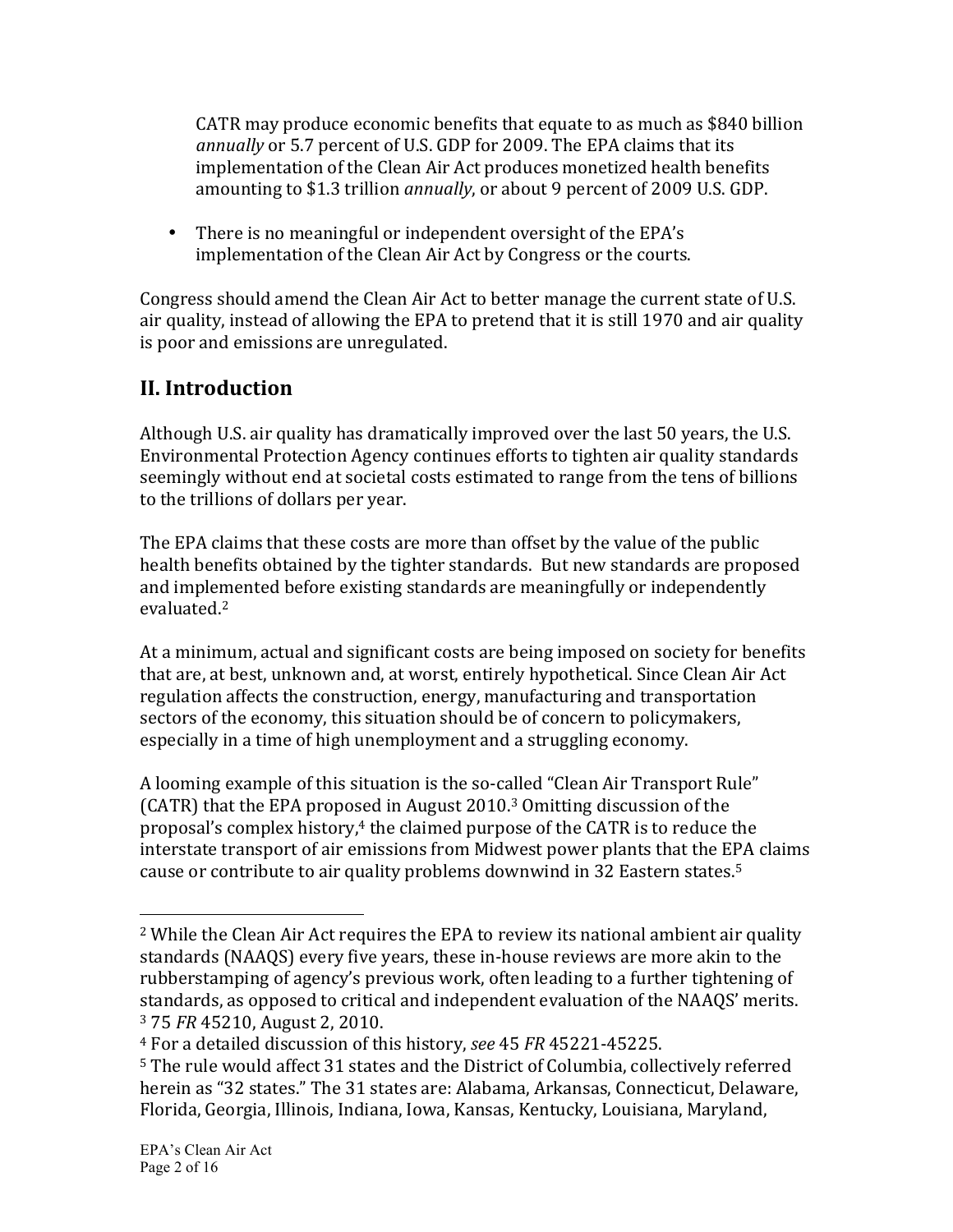The EPA says that reducing emission of nitrogen oxides ( $NO<sub>x</sub>$ ) and sulfur dioxide  $(SO<sub>2</sub>)$  from the power plants would help the 32 target states attain and maintain compliance with the agency's air quality standards for fine particulate matter (i.e.,  $PM<sub>2.5</sub>$  or soot) and ground-level ozone (i.e., smog).

The EPA estimates that CATR will cost roughly \$4 billion in 2012 and another \$3 billion in 2014 — costs that the EPA describes as "modest" in light of the \$111 to \$294 billion *annual* public health benefits the agency claims the CATR will produce.

But if it's true that an EPA regulation costing on the order of \$7 billion can produce societal benefits equating to about two percent growth in GDP annually, then EPA and its air quality regulations would seem to be a cure for our ailing economy, and the agency should be further empowered to implement more such regulations that lay golden eggs.

Before we do, however, it behooves us to consider the state of air quality in the U.S., what it means to public health and how the EPA comes up with its utterly implausible cost and benefit estimates.

## **III. Air Quality**

According to the EPA's own monitoring data, ambient air quality today is better than ever in the 32 states subject to the CATR, as compared by EPA's 24-hour and annual standards.<sup>6</sup> But that's not what the EPA would have us believe.

### **A. Fine particulate matter (PM2.5)**

The EPA presents the graph below on its web site to describe the national trend in air quality for  $PM_{2.5}$ . The shaded band shows the distribution of  $PM_{2.5}$  levels among the trend sites, displaying the middle 80 percent. The white line represents the average among all the trend sites. Ninety percent of sites have concentrations below the top line, while ten percent of sites have concentrations below the bottom line.

Based on the graph, national air quality with respect to  $PM_{2.5}$  would seem to be well within the existing annual  $PM_{2.5}$  standard of 15 micrograms per cubic meter ( $\mu$ g/m3) as of 2009. Moreover, PM<sub>2.5</sub> air quality is steadily improving.

Massachusetts, Michigan, Minnesota, Mississippi, Missouri, Nebraska, New Jersey, New York, North Carolina, Ohio, Oklahoma, Pennsylvania, South Carolina, Tennessee, Texas, Virginia, West Virginia and Wisconsin.

 $6$  The 24-hour standard is 35 mg/m<sup>3</sup>. To comply (or be in attainment) with this standard, an air monitor reading may not exceed this value. The annual standard is 15 mg/m<sup>3</sup>. To be in attainment with this standard, the average of the fourth highest daily monitor reading for the preceding three years may not exceed this value.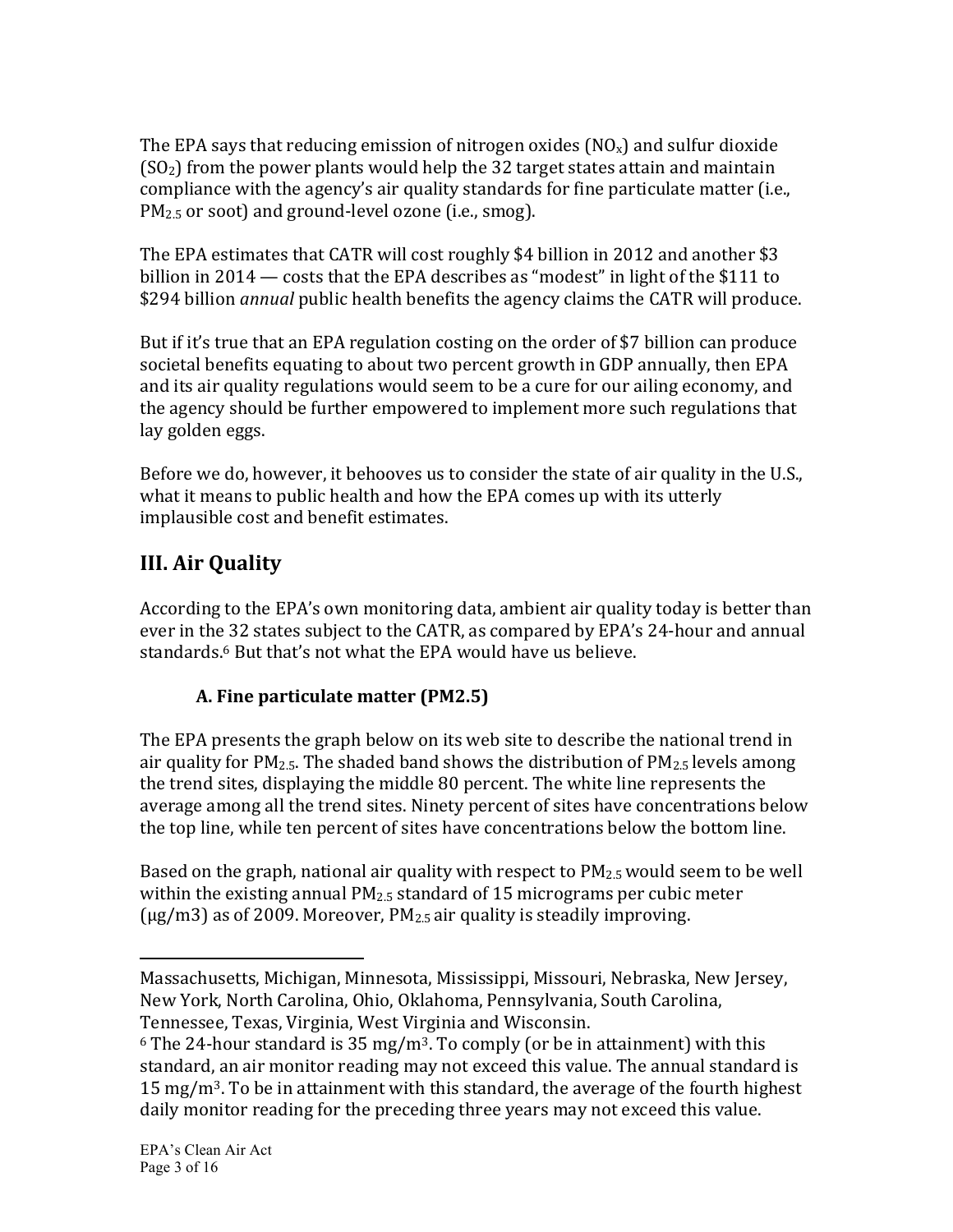#### Yet, this is how the EPA describes air quality for  $PM_{2.5}$  in the preamble to the proposed CATR:7

The  $PM_2$ <sub>5</sub> ambient air quality monitoring for the 2006–2008 period (most recent available) shows significant improvements. Nonetheless, areas that continue to violate the 15  $\mu$ g/m<sup>3</sup> annual PM2.5 standard are located across a significant portion of the eastern half of the United States, in parts of California and one county in Arizona. Based on these nationwide data, 23 counties have at least one monitor that violates the annual PM<sub>2.5</sub> standard.

The PM2.5 ambient air quality monitoring for this same 2006–2008 time period shows that areas violating the 2006 24-hour  $PM_{2.5}$  standard of 35  $\mu$ g/m<sup>3</sup> (i.e., the revised 2006 standard for 24-hour  $PM_{2.5}$ ) are located across much of the eastern half of the United States, in parts of California, and in some counties in several other western states—Alaska, Washington, Oregon, Utah, and Arizona. Based on these nationwide data, 52 counties have at least one monitor that violates the 24-hour  $PM_{2.5}$  standard.

# PM2.5 Air Quality, 2000 - 2009 (Based on Seasonally-Weighted Annual Average) National Trend based on 724 Sites



7!75!*FR* 45219.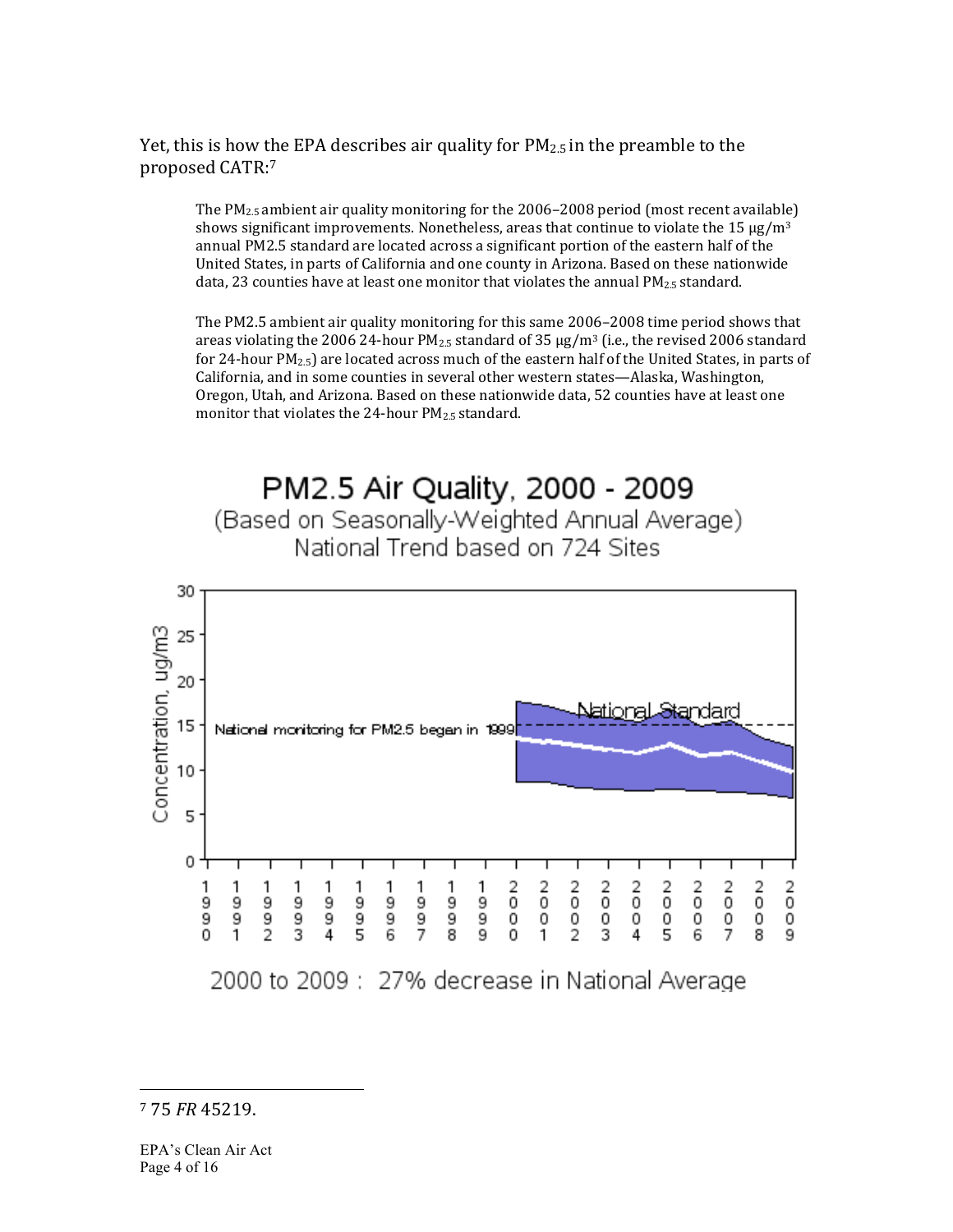First, more recent data exist than the EPA-cited 2006-2008 data. The EPA now has in its possession the data for 2007-2009. These more recent data, however, indicate that only 6 (vs. 23 claimed by EPA) out of  $655$  counties have monitors that measured violations of the annual  $PM_{2.5}$  standard.<sup>8</sup> Moreover, only two of these counties are in states subject to the CATR.<sup>9</sup>

The notable points regarding attainment of the annual  $PM_{2.5}$  standard here are that:

- Annual  $PM_{2.5}$  air quality standards during 2007-2009 were violated in:
	- $\circ$  Less than one percent (0.91%) of all U.S. counties; and
	- $\circ$  Less than one-half percent (0.42%) of counties in the CATR states.
- In justifying its CATR proposal, the EPA in effect exaggerated the number of relevant counties exceeding the annual  $PM_{2.5}$  standard by more than 10 times or 1000 percent (2 vs. 23).

With regard to the 24-hour  $PM_{2.5}$  standard, the EPA once again relies on old data and conflates and confuses national attainment of the standard with attainment in the CATR states. Though the EPA states that 52 counties were in nonattainment for 24-hour  $PM_{2.5}$  on a national basis during 2006-2008, for 2007-2009, the number of counties in nonattainment was 35. This number dropped to a mere five counties among the CATR states.<sup>10</sup>

A novel and perhaps better way of considering air quality is to look at how often the 24-hour  $PM_{2.5}$  standard is violated according to the most recent data. Consider the data presented in Table 1 for the 32 CATR states.

| Table 1: How often is the 24-hour PM 2.5 standard violated in the CATR states? |          |         |         |  |
|--------------------------------------------------------------------------------|----------|---------|---------|--|
| Year                                                                           | 2007     | 2008    | 2009    |  |
| # Daily exceedances                                                            | 1156     | 432     | 269     |  |
| # Monitors                                                                     | 771      | 771     | 771     |  |
| # Annual opportunities to exceed standard (# Monitors x 365)                   | 281.415  | 281,415 | 281,415 |  |
| Amount of time standard is violated                                            | $0.41\%$ | 0.16%   | 0.096%  |  |

The two key points these data make are:

<sup>!!!!!!!!!!!!!!!!!!!!!!!!!!!!!!!!!!!!!!!!!!!!!!!!!!!!!!!</sup> <sup>8</sup> The six counties (with PM<sub>2.5</sub> measurements in  $\mu$ g/m<sup>3</sup>) that violated the annual PM  $_{2.5}$  standard for 2007-2009 are: Houston (AL), 15.3; Allegheny (PA), 17.0; Fresno County (CA), 17.1; Kings County (CA), 17.3; Tulare County (CA), 18.8; and Kern (CA), 22.6.

<sup>&</sup>lt;sup>9</sup> The two counties are Jefferson (AL), 15.3  $\mu$ g/m<sup>3</sup> and Allegheny (PA), 17.0  $\mu$ g/m<sup>3</sup>. <sup>10</sup> The five counties (with  $PM_{2.5}$  measurements in  $\mu$ g/m<sup>3</sup>) that violated the 24-hour PM2.5 standard for 2007-2009 are: Allegheny (PA), 50; Muscatine (IA), 38; Brooke (WV), 37; Milwaukee (WI), 37; and Cuyahoga (OH), 36.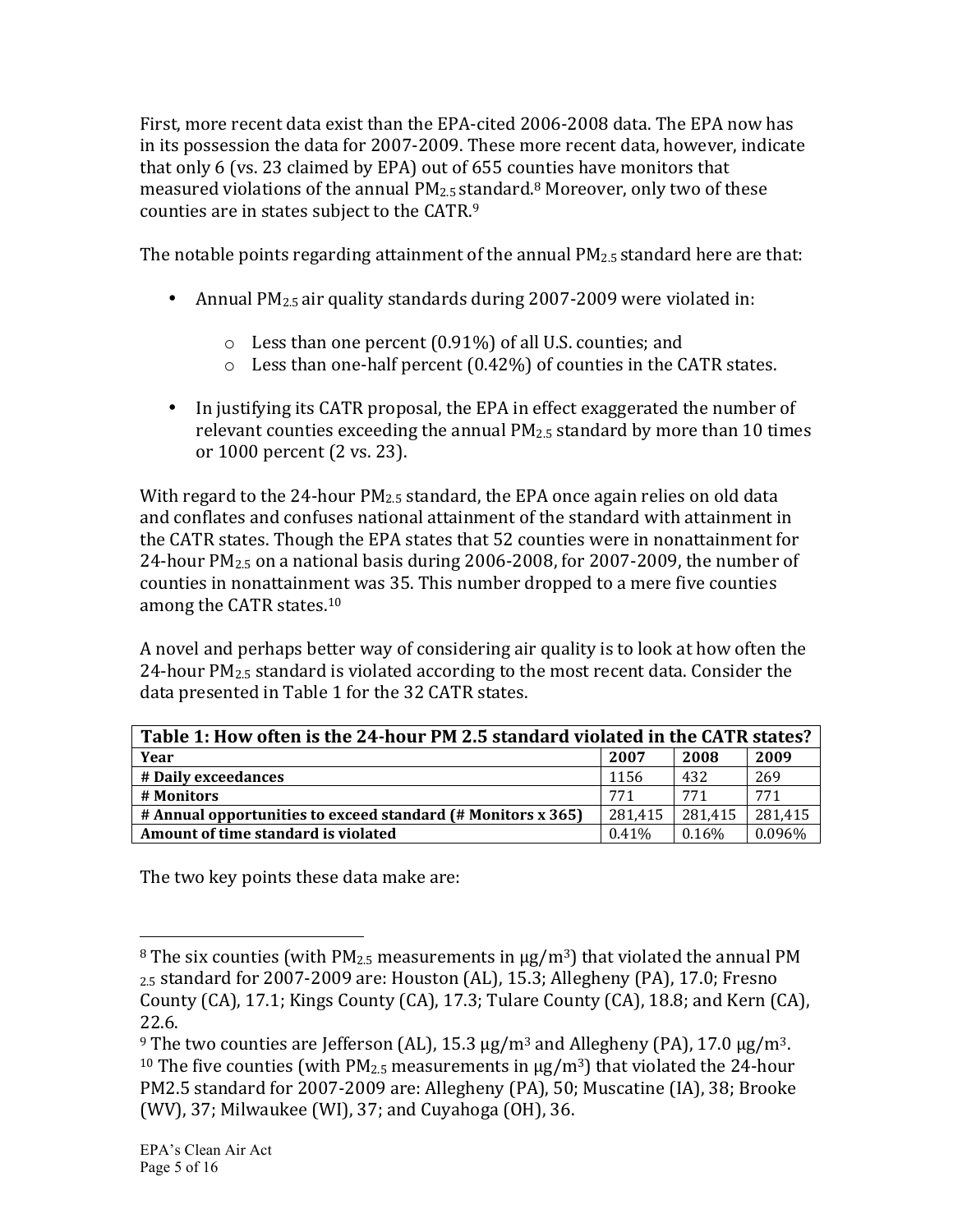- Air quality in the CATR states, as measured by attainment of the 24-hour  $PM_{2.5}$  standard, continues to improve  $-76$  percent fewer monitoring areas violated the standard in 2009 than 2007; and
- Air quality in the CATR states violates the 24-hour  $PM_{2.5}$  standard less than one-tenth of one percent of the time  $(0.096\%)$ .

It should be noted that there is no evidence that these exceedances have any discernible or meaningful impact on public health. Certainly if the air quality standards were set at levels representing actual threats to health, then there would be zero exceedances nationally.  $PM_{2.5}$  is clearly not a significant air quality problem on either a 24-hour or annual basis on a national level or in the CATR states.

#### **B.** Ground-level Ozone

The EPA presents the graph below on its web site to describe the national trend in air quality for ground-level ozone. The shaded band shows the distribution of ozone levels among the trend sites, displaying the middle 80 percent. The white line represents the average among all the trend sites. Ninety percent of sites have concentrations below the top line, while ten percent of sites have concentrations below the bottom line.



EPA's Clean Air Act Page 6 of 16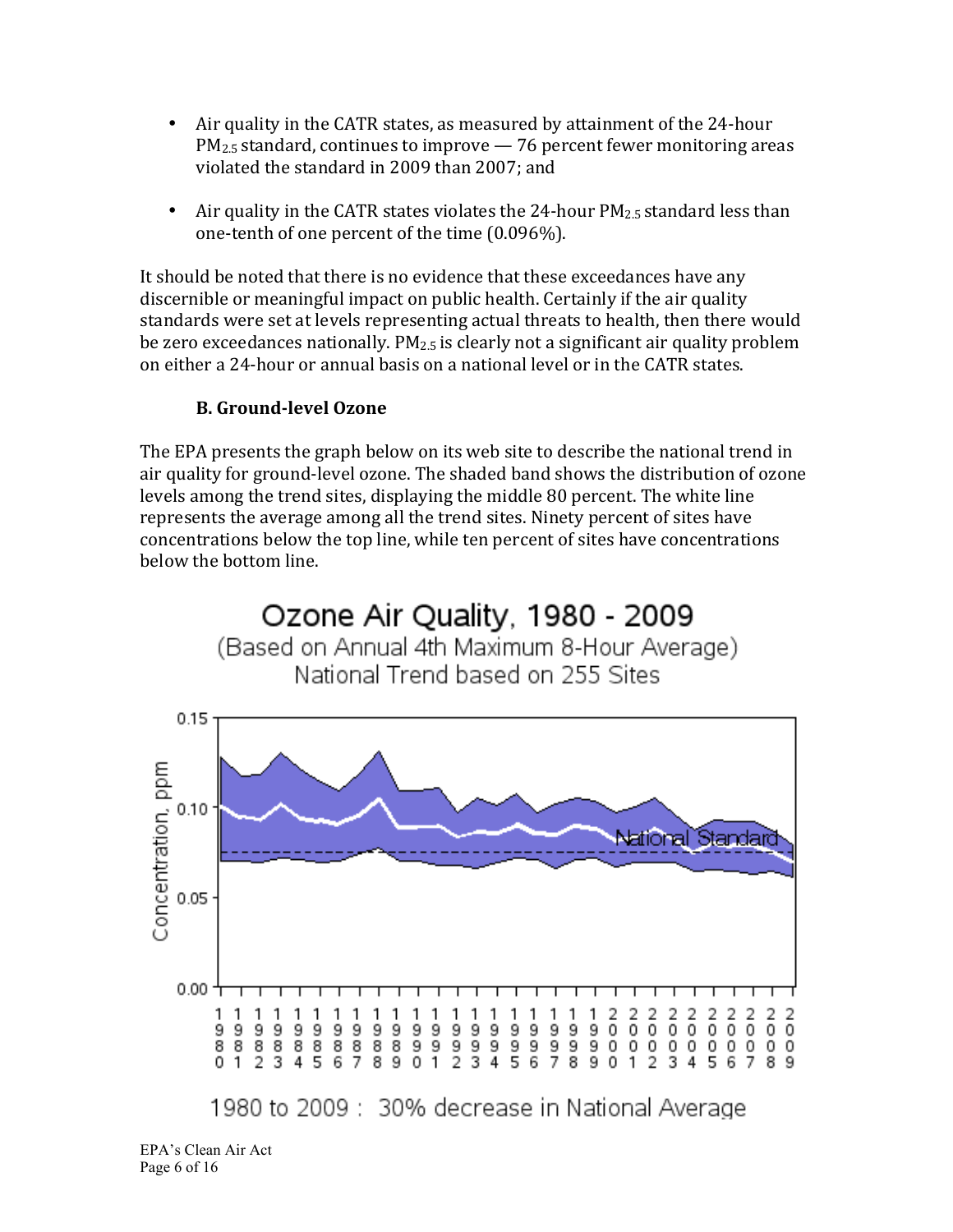Based on the graph, ozone levels are declining on a national basis and the vast majority of the nation air meets the ozone standard.

Yet this is how the EPA describes ozone air quality in the preamble to the CATR:

[In 2005], wide geographic areas, including most of the nation's major population centers, experienced ozone levels that violated the 1997 NAAQS of 8-hour ozone 0.08 ppm (effectively 0.084 ppm as a result of rounding). These areas included much of the eastern part of the United States and large areas of California... 112 areas were designated as nonattainment. As of December 2009, significant emissions reductions have allowed 58 of the original 112 nonattainment areas to be re-designated to attainment. In addition, a number of areas still designated as nonattainment ozone monitoring data for 2006–2008 (most recent data available) show levels below the standard.

So something less than 54 counties, on a national basis, still fail to meet the 8-hour ozone standard, according to the EPA. In addition to the EPA's lack of specificity, there is no mention of nonattainment specifically among the CATR states.

But consider the 8-hour ozone attainment data for 2008 on a national basis and the CATR states as presented in Table 2.

| Table 2: How often was the 8-hour ozone<br>standard violated during 2008? |          |                    |  |  |
|---------------------------------------------------------------------------|----------|--------------------|--|--|
| Region                                                                    | National | <b>CATR</b> states |  |  |
| Ozone monitors                                                            | 1,201    | 796                |  |  |
| <b>Exceedances of standard</b>                                            | 5,320    | 2,167              |  |  |
| Required monitoring days                                                  | 302,186  | 184,292            |  |  |
| Actual monitoring days                                                    | 260,471  | 169,596            |  |  |
| Monitoring coverage                                                       | 86.2%    | 92%                |  |  |
| Time in nonattainment                                                     | 2%       | 1.3%               |  |  |

This analysis indicates that, during 2008, the nation failed to meet the 8-hour ozone standard only 2 percent of the time, and that figure fell to 1.3 percent when the analysis is limited to the CATR states. While it should be noted that these figures are based on only partial monitoring (i.e., 86.2 percent, nationally, and 92 percent in CATR states), they nevertheless fail to indicate a significant ozone problem across the country or in the CATR states specifically.

As noted in the case of  $PM_{2.5}$ , there is no evidence that these exceedances have any discernible or meaningful impact on public health. Certainly if the air quality standards were set at levels representing actual threats to health, then there would be zero exceedances nationally.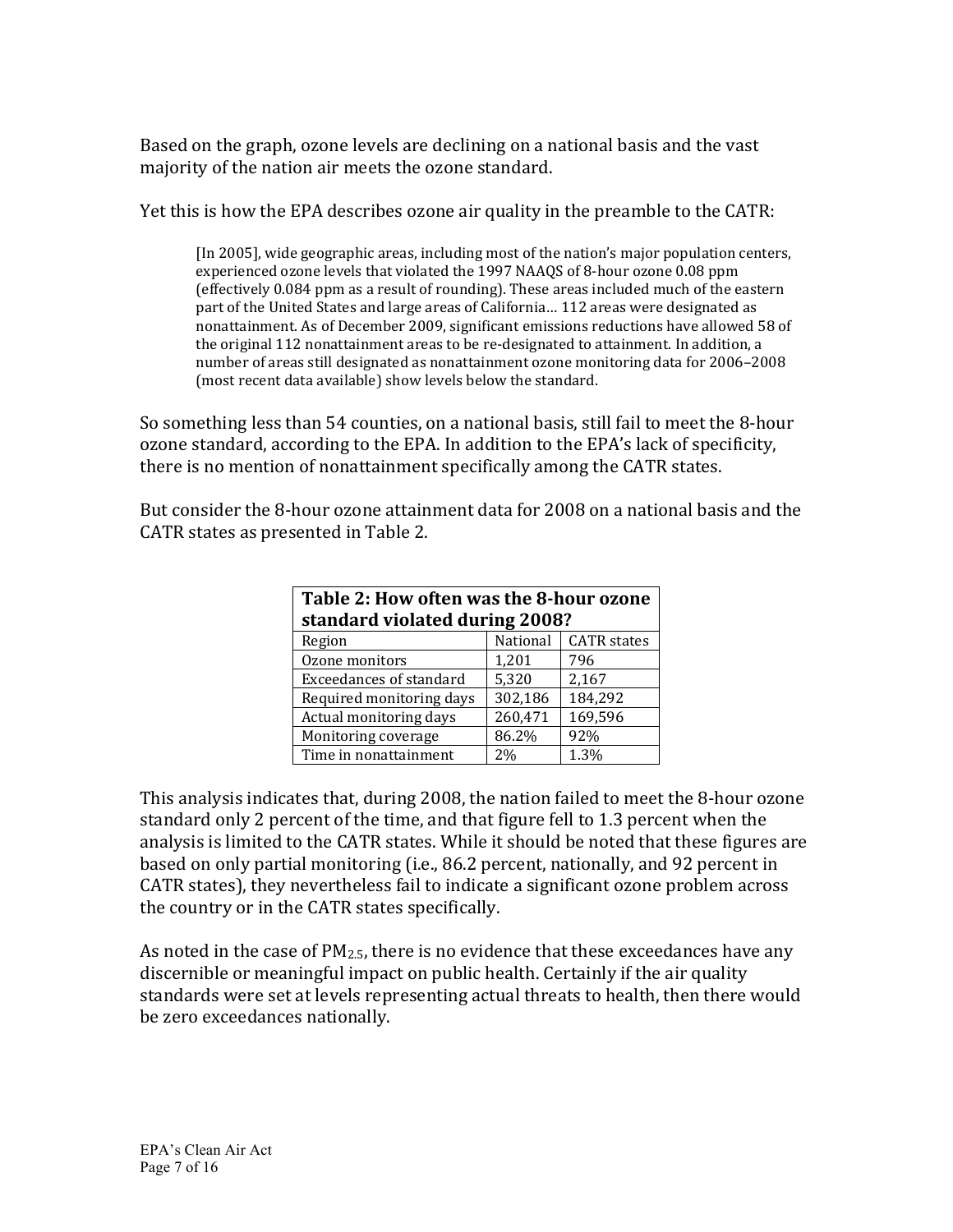## **IV. EPA's Air Quality Standards**

The foregoing analysis indicates that EPA air quality standards are not violated to any significant extent overall, particularly in the CATR states. But this fact begs the question as to what the standards represent in the first place.

The agency maintains that these standards are necessary to protect public health. But how much of an actual public health threat is caused by violations of the  $PM_{2.5}$ and ozone standards?

#### **A.&PM2.5&Standards**

The EPA first set  $PM_{2.5}$  air quality standards in 1997, and then updated them in 2006. The EPA's annual standard of  $15\mu/m^3$  may be visualized as an ounce of material dispersed in the volume of a one-story building that is one-half mile long and one-half mile wide.

The science underlying these standards, however, has always been controversial. Although the nature of the controversy can be quite technical and complex, several of its indisputable points include:

- **Medical history mystery.** Although the EPA claims that PM<sub>2.5</sub> causes tens of thousands of premature deaths per year, in the 15 or so years that researchers have been studying  $PM_{2.5}$ , not a single one of these deaths has ever been individually identified and medically attributed to  $PM_{2.5}$ . Moreover, no one knows the precise medical cause or explanation of any of the deaths in any of the studies on which the EPA relies. The EPA's practice is essentially to assume that if someone dies of a respiratory or heart condition, then air quality was the cause regardless of that person's lifestyle, genetic background and work history.
- **Exposure mystery.** No one knows how much actual exposure to  $PM_{2.5}$  any study subject has had. The studies rely on EPA air monitoring data and the assumption that all study subjects in a geographic area are equally exposed to the  $PM_{2.5}$  levels at the monitors. This assumption ignores the great variations in actual exposures, e.g., some people spend more time outdoors than others and, presumably, have higher exposures to  $PM_{2.5}$ , also people will be exposed to different levels of  $PM_{2.5}$  depending on their relative location to an air monitor.

So the EPA would have the public believe that current ambient levels of  $PM_{2.5}$  are a significant killer even though no one knows how much  $PM_{2.5}$  any study subject was actually exposed to or what they actually died from. It is impossible to draw a conclusion about a causal relationship between exposure to  $PM_{2.5}$  and any health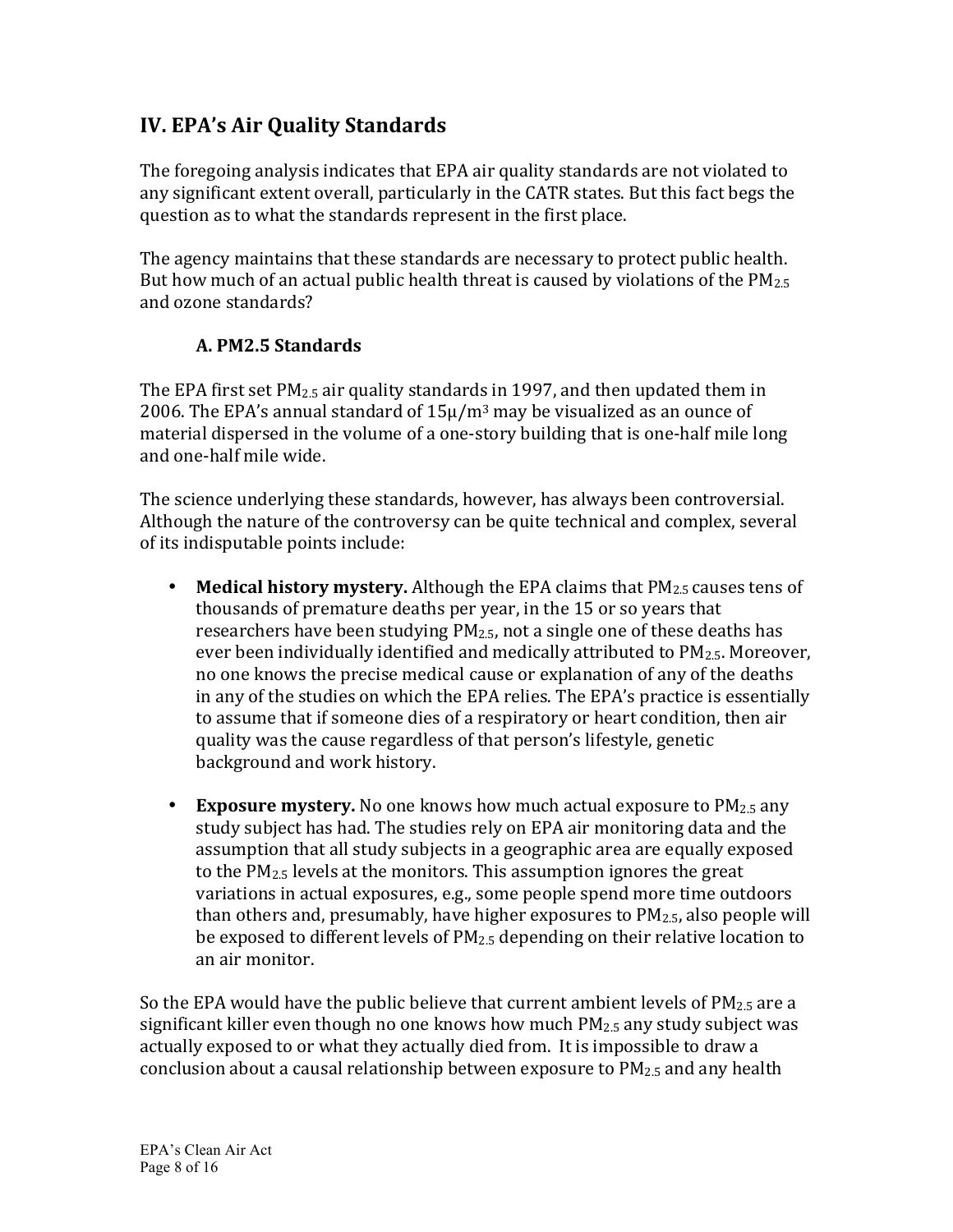effect based on the sorts of the studies that have been done to date — and the EPA has wantonly disregarded this fact.

There are two other key issues to note.

- **Secret science.** It should be noted that the PM<sub>2.5</sub> air quality research has largely been carried out by a clique of EPA-funded scientists. The most recent effort (2009) to update the "science" of  $PM_{2.5}$ , for example, was carried out by a private organization called the Health Effects Institute, which is 50%funded by the EPA. To date, there have been only very limited independent analyses of the PM<sub>2.5</sub> data — all which contradict the EPA's position<sup>11</sup> because the EPA's researcher clique, with the assistance of the EPA, refuses to make the data available to the public. In 1997, the agency even refused to provide the data to the House Energy and Commerce Committee.
- Enron-style accounting. The agency claimed its 1997 standard would prevent 15,000 premature deaths. Although  $PM_{2.5}$  air quality has since significantly improved, the agency now estimates that the CATR will save between 14,000 to 36,000 premature deaths annually. Are these new premature deaths avoided in addition to the original 15,000 estimate? As there seem to be few  $PM_{2.5}$  attainment problems in the 32 transport states, how will eliminating those few attainment problems save so many lives?

It should also be noted that the EPA has never evaluated whether its 1997  $PM_{2.5}$ standards reduced premature mortality or improved public health. The EPA continues to take regulatory actions to tighten the  $PM_{2.5}$  standard in utter ignorance of whether such actions are accomplishing anything significant or even discernible for public health.

Keeping in mind that there is no specific disease caused by air pollution, all the deaths projected by the EPA are computer-generated and that one-half of all deaths are "premature," it is likely, that current ambient  $PM_{2.5}$  levels cause no adverse health effects at all. If so, the existing standards, much less any tightening or further  $PM_{2.5}$  regulation, cannot be justified in terms of public health benefits.

## **B. Ozone Standard**

!!!!!!!!!!!!!!!!!!!!!!!!!!!!!!!!!!!!!!!!!!!!!!!!!!!!!!!

The EPA set the 8-hour ground-level ozone standard at 80 parts per billion (ppb) in 1997.<sup>12</sup> This standard was tightened to 75 ppb in 2008. The EPA is now proposing, in a rulemaking separate from the CATR, to further tighten the standard in the  $60-70$ ppb range. There are two primary types of scientific studies that the EPA relies on to justify changes to the ozone standard: (1) chamber studies and (2) field studies.

<sup>11</sup> *See* http://scientificintegrityinstitute.org/enstrom121510.pdf.

 $12$  While 80 ppb was the official standard, the effective standard was 85 ppb, as EPA rounded up to the nearest 10 ppb.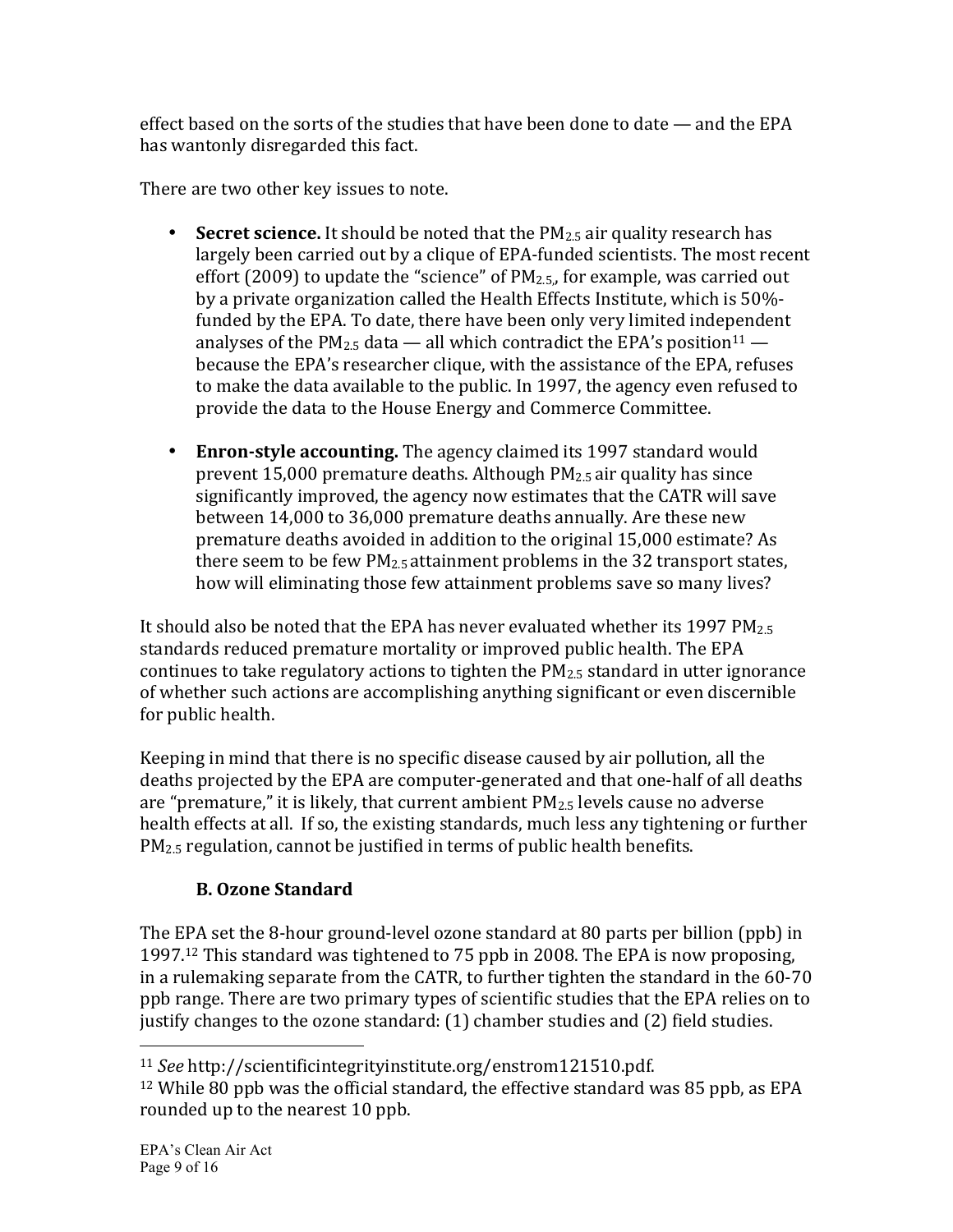#### **1.&Chamber&Studies**

Chamber studies involve human study subjects exercising in a controlled environment, exposing them to both "clean air" and ozone-containing air and then measuring changes in lung capacity and expiration. A study recently published by EPA researchers serves as a good example of the shortcomings of these studies as a means of setting air quality standards.

EPA researchers had 59 healthy young adults (ages 19-35) exercise in a zero ppb ozone ("clean air") chamber and, a week or so later, had them exercise again in a  $60$ ppb ozone chamber. Study subjects spent 6.6 hours in the chamber each time, engaging in 50 minutes of exercise (alternating bike/run) with a 10-minute break per hour. Spirometry measurements (forced expiratory volume in one second, FEV1, and forced vital capacity, FVC) were taken before and after the chamber exposures.

The researchers reported that, when exposed to 60 ppb ozone while biking/running for 6.6 hours, study subjects had a mean decline in FEV1 of about 1.75 percent, and a decline in FVC of about 1.19 percent when compared with exercising in zero ppb ozone. These small declines were statistically significant. The results were reported in the media as, "Healthy young adults can suffer lung damage at the lowest level of ozone pollution being studied by U.S. EPA as the agency prepares stricter limits on smog... $^{\prime\prime}$ <sup>13</sup>

But the reality is that the reported reductions in FEV1 and FVC not meaningful either in a clinical or practical sense. That is, the slight and temporary declines in FEV1 and FVC do not constitute an adverse health effect, according to medical standards. For one thing, study participants can't subjectively detect such small changes in lung function. From a clinical perspective, changes in FEV1 and FVC only begin to be significant at levels ranging from 15-20 percent, not 1-2 percent. In no way do these tiny, temporary, subjectively unnoticeable changes in lung function constitute "lung damage".

To the extent that any of the study subjects suffered a 10 percent or even a 20 percent decline in FEV1 or FVC, chamber studies are the equivalent of four or five consecutive gym workouts. Yet even these "sensitive" study subjects don't show clinically significant effects until after four or five hours of exercise and exposure (i.e., the equivalent of their fourth or fifth workout). This sort of experimental protocol renders the experiment irrelevant to air quality since the conditions are so unrealistic. Indeed, these studies are done with fit young adults because children, asthmatics, and the elderly — supposedly the most "sensitive" to ozone — can't exercise intensely enough for long enough to produce any effects on FVC or FEV1 with ozone levels as low as  $60$  ppb (or even  $80$  ppb).

<sup>&</sup>lt;sup>13</sup> *See* "Lung damage from smog could be worse than previously thought – study", E&E News PM, January 13, 2011.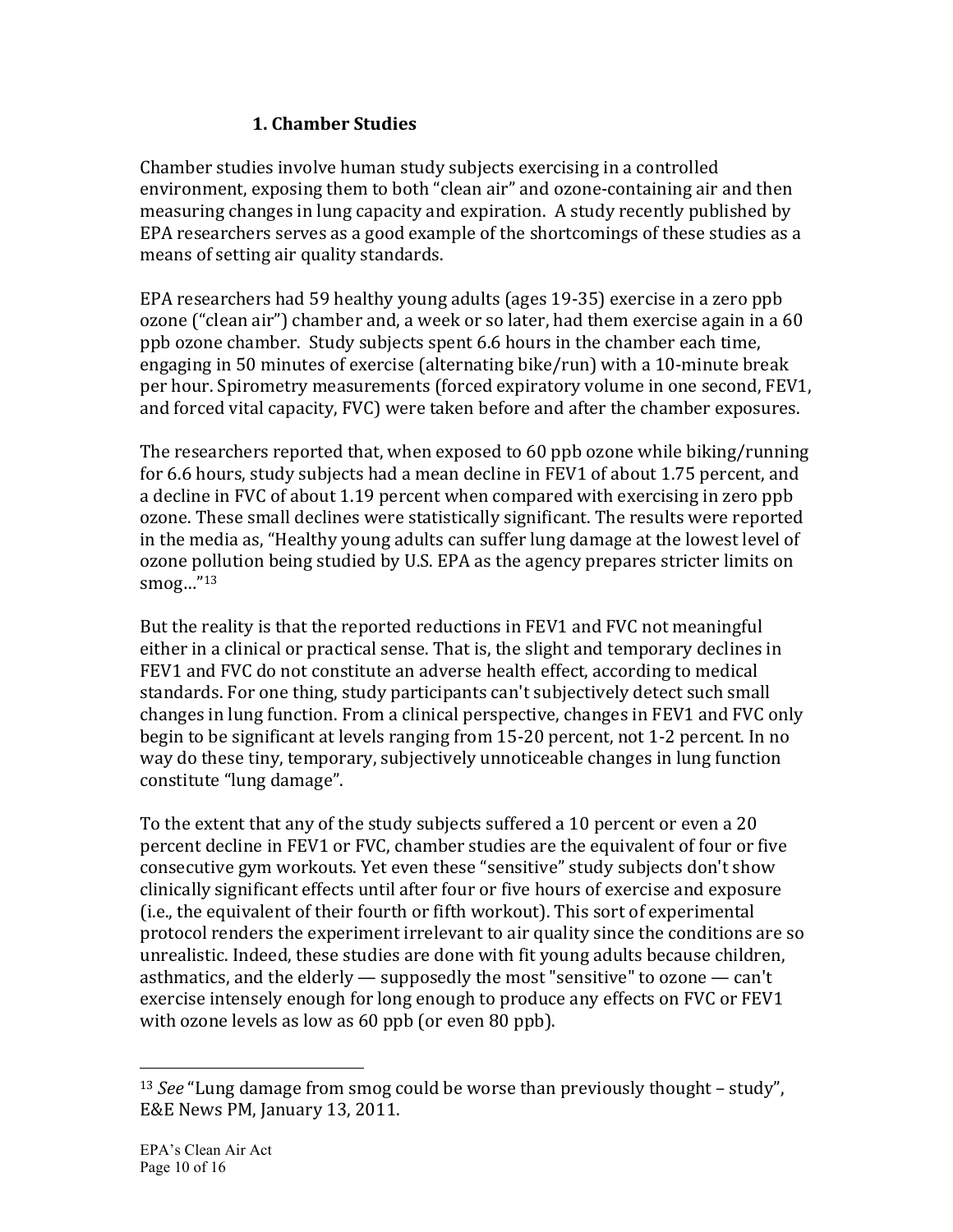Underscoring the meaninglessness of the changes reported by the EPA researchers, is that spirometry is not so precise that such small changes can be reliably detected and attributed to anything other than how much effort the subjects put into inhaling and exhaling.

It is interesting to note, for example, that the reported results inexplicably differed for men and women. The margins of error reported for the men's results indicate the ironic possibility that the 60 ppb ozone exposure may actually have increased their FEV1 and FVC. Since ozone is unlikely to have increased men's lung function, the explanation likely lies in the unreliability of spirometry to measure such minute changes.

Moreover, even if these changes in FEV1 and FVC were demonstrably caused by ozone, it should be noted that they are transient and reversible.

There is one other significant issue to consider with chamber studies. Although the study subjects were exposed to ozone at a level of 60 ppb in the laboratory, this does not equate to 60 ppb of ozone in the ambient environment. As it turns out, chamber exposures to ozone actually equate to considerably higher levels of ozone as measured by air quality monitors in the ambient environment.

As explained by air quality expert Joel Schwartz,

… [the] ozone concentrations measured at the ambient monitors used to determine Clean Air Act compliance are much higher—at least 65 percent higher, on average—than the concentrations in the air people actually breathe in. Several factors contribute to the discrepancy between monitored ozone levels and personal exposures. Ambient monitors are often placed several feet above typical human head-height to avoid interferences from people and surfaces near the ground. However, ozone deposition on surfaces (such as clothing or the ground) reduces the levels in the air that people actually breathe in. Levels also tend to be lower near roads, due to destruction by nitric oxide emitted by vehicles...

#### Schwartz also observed that,

In addition to using personal exposures that are too high, laboratory studies also use "background" ozone exposures that are too low. To determine the health effects of ozone, researchers compare subjects' lung function while breathing ozone with their lung function while breathing "clean" air—that is, air representing some background exposure level. All studies to date have used ozone-free air for this background level. This too is unrealistic, because there is always some natural background ozone in air due to natural emissions of ozone-forming pollutants from vegetation, lightning, and occasional transport of ozone to ground level from the stratosphere... This background level of ozone is a matter of controversy, but it is certainly not zero.

So although the EPA researchers exposed the study subjects in the chamber to 60 ppb ozone, that exposure more realistically equates to at least 92 ppb measured by an outdoor monitor measuring ambient ozone. That exposure level is 22 percent higher than the existing 75 ppb standard set by the Bush administration and more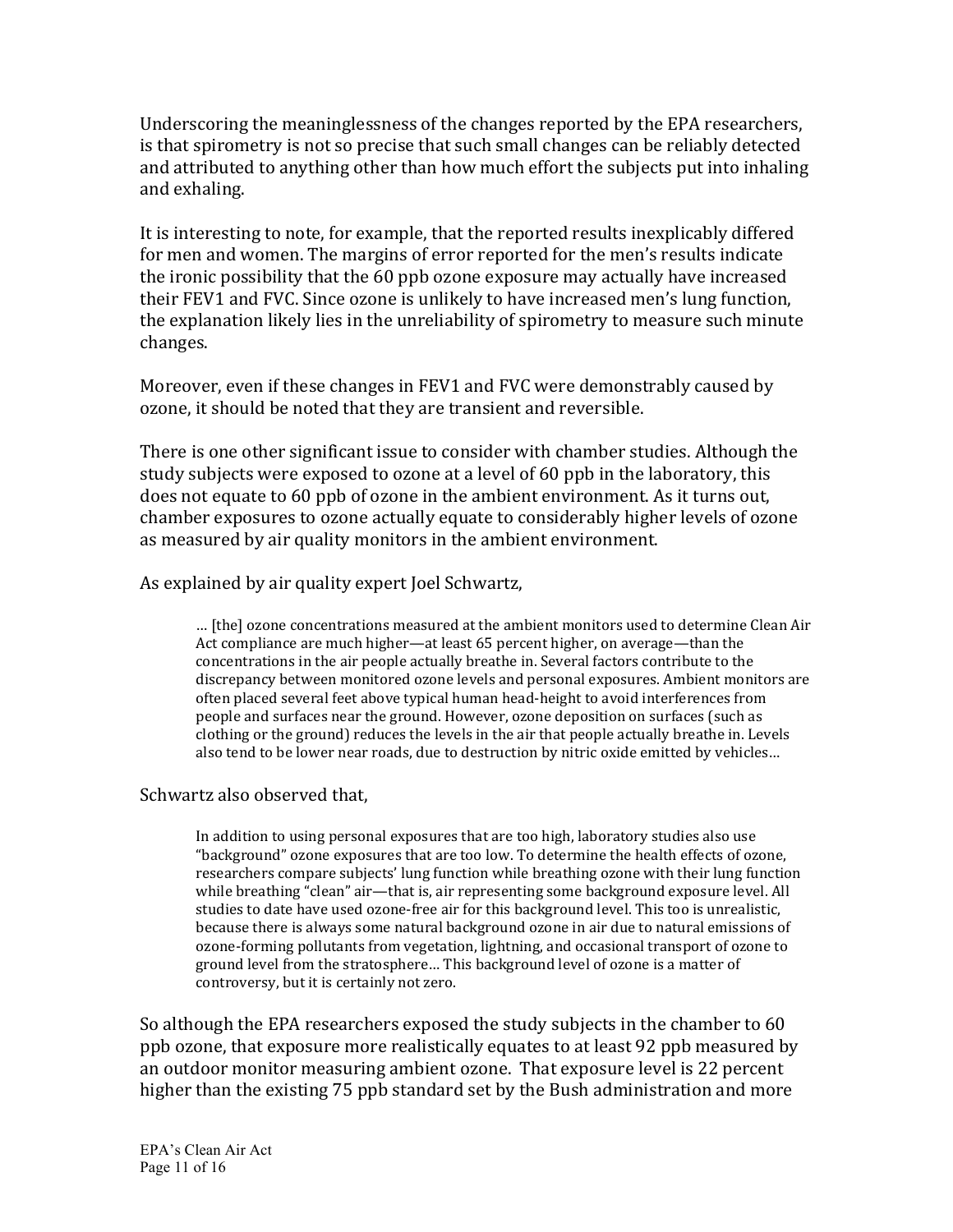than 50 percent higher than the tightest level proposed by the Obama administration.

Further, during 2008 only 51 of 1,201 counties (4.2 percent on a national level) had ozone levels that would have violated a 92 ppb standard according EPA methods for determining attainment. Among the 32 CATR states, that level dropped to one of 796 counties (0.12%).

#### **2. Field studies**

In contrast to chamber studies, field studies are intended to study the effects of realworld, ambient exposures to ozone. The study to be considered here is one that the EPA apparently considers to one of the best, if not the best conducted field study supporting its proposal to reduce the ozone air quality standard to  $60-70$  ppb.<sup>14</sup>

Here's how the EPA described the study in the preamble to its proposal:

The results of one large study of hikers (Korrick et al., 1998), which reported outcome measures stratified by several factors (e.g., gender, age, smoking status, presence of asthma) within a population capable of more than normal exertion, provide useful insight. In this study, lung function was measured before and after hiking, and individual ozone exposures were estimated by averaging hourly ozone concentrations from ambient monitors located at the base and summit. The mean 8-hour average ozone concentration was  $40$  ppb  $(8 \text{-} \text{hour})$ average concentration range of 21 ppb to 74 ppb ozone). Decreased lung function was associated with ozone exposure, with the greatest effect estimates reported for the subgroup that reported having asthma or wheezing, and for those who hiked for longer periods of time.

Here are some more details from the study authors:

During the summers of 1991 and 1992, volunteers (18-64 years of age) were solicited from hikers on Mt. Washington, New Hampshire. Volunteer nonsmokers with complete covariates  $(n = 530)$  had pulmonary function measured before and after their hikes. We calculated each hiker's post-hike percentage change in forced expiratory volume in 1 sec (FEV1), forced vital capacity (FVC), the ratio of these two (FEV1/FVC), forced expiratory flow between 25 and 75% of FVC (FEF 25-75%), and peak expiratory flow rate (PEFR).

Despite EPA's characterization of these almost 20-year-old measurements and study results as reporting "decreased lung function," the researchers only reported an average 2.6 percent decline in FEV1 and a 2.2 percent decline in FVC for every 50 ppb increment in ambient ozone. As in the case of the chamber study (above), these results are not clinically significant. The results remain clinically insignificant even at an ambient ozone level of 100 ppb, a level that occurred in only 35 counties of 1,201 on a national basis (2.9%), and not at all (0%) in the CATR states during 2008.

<sup>&</sup>lt;sup>14</sup> This is assumed to be the case because it is the first field study that the EPA presents and, presumably, it is the first because the EPA believes it to be the strongest.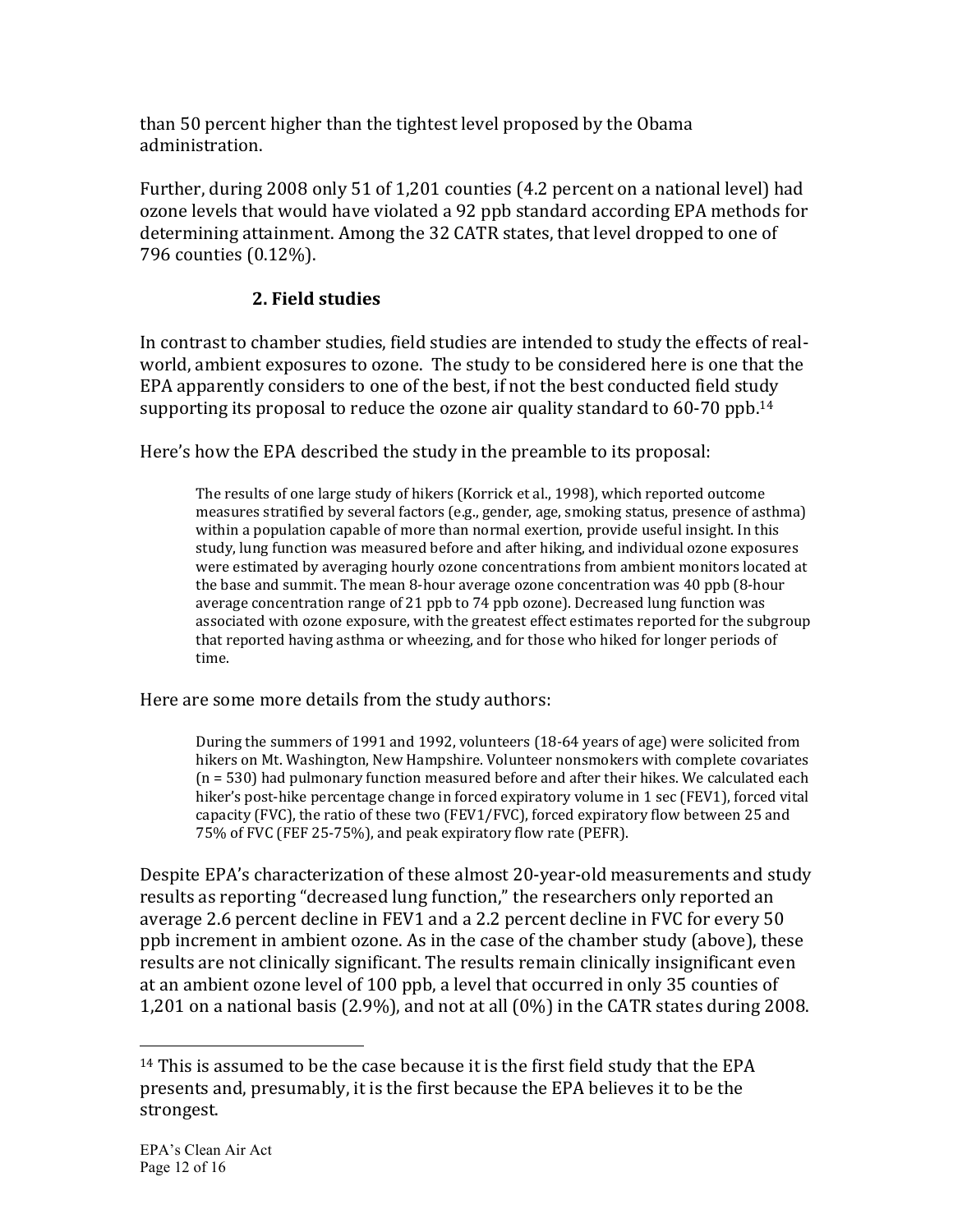These studies raise questions as to exactly what is being accomplished by further tightening of the ozone standard. Although exposure to ozone may slightly reduce lung capacity, the reduction does not seem to be clinically significant. Even if it were significant, the ambient exposures at which such effects occur are infrequent.

## **V.** Costs and Benefits

The EPA asserts that the Clean Air Act produces far more in benefits than it costs. For the period 1970 to 1990 the EPA states:  $15$ 

Using a sophisticated array of computer models, EPA found that [without the Clean Air Act] by 1990… an additional 205,000 Americans would have died prematurely and millions more would have suffered illnesses ranging from mild respiratory symptoms to heart disease, chronic bronchitis, asthma attacks, and other severe respiratory problems. In addition, the lack of Clean Air Act controls on the use of leaded gasoline would have resulted in major increases in child IQ loss and adult hypertension, heart disease, and stroke. Other benefits which could be quantified and expressed in dollar terms included visibility improvements, improvements in yields of some agricultural crops, improved worker attendance and productivity, and reduced household soiling damage.

When the human health, human welfare, and environmental effects which could be expressed in dollar terms were added up for the entire 20-year period, the total benefits of Clean Air Act programs were estimated to range from about \$6 trillion to about \$50 trillion, with a mean estimate of about \$22 trillion (in 2006 dollars). These estimated benefits represent the estimated value Americans place on avoiding the dire air quality conditions and dramatic increases in illness and premature death which would have prevailed without the 1970 and 1977 Clean Air Act and its associated state and local programs. By comparison, the actual costs of achieving the pollution reductions observed over the 20-ear period were \$523 billion, a small fraction of the estimated monetary benefits.

Keeping in mind that the U.S. gross domestic product during 1970-1990 amount to about \$120 trillion (2005 dollars),<sup>16</sup> the EPA claims that Clean Air Act regulation produced monetized health benefits somewhere between 5 percent to 42 percent, with a mean estimate of 18 percent, of GDP for that period. Moreover, these benefits were a bargain, according to the EPA as they were only purchased for \$523 billion, or about \$25 billion per year.

The EPA estimates that the Clean Air Act currently provides \$1.3 trillion in benefits annually, or about 9 percent of GDP as of 2009. The EPA further estimates that the Act will provide \$2 trillion in annual benefits by 2020. The EPA estimates the present value of the Clean Air Act is in the range of \$1.4 trillion to \$35 trillion, with a mean estimate of \$12 trillion.

For the CATR the EPA claims that,<sup>17</sup>

<sup>&</sup>lt;sup>15</sup> See http://www.epa.gov/air/sect812/design.html.

<sup>&</sup>lt;sup>16</sup> See http://www.eia.doe.gov/emeu/aer/txt/ptb1601.html.

 $17$  This analysis will limit its focus to the EPA's projections for premature mortality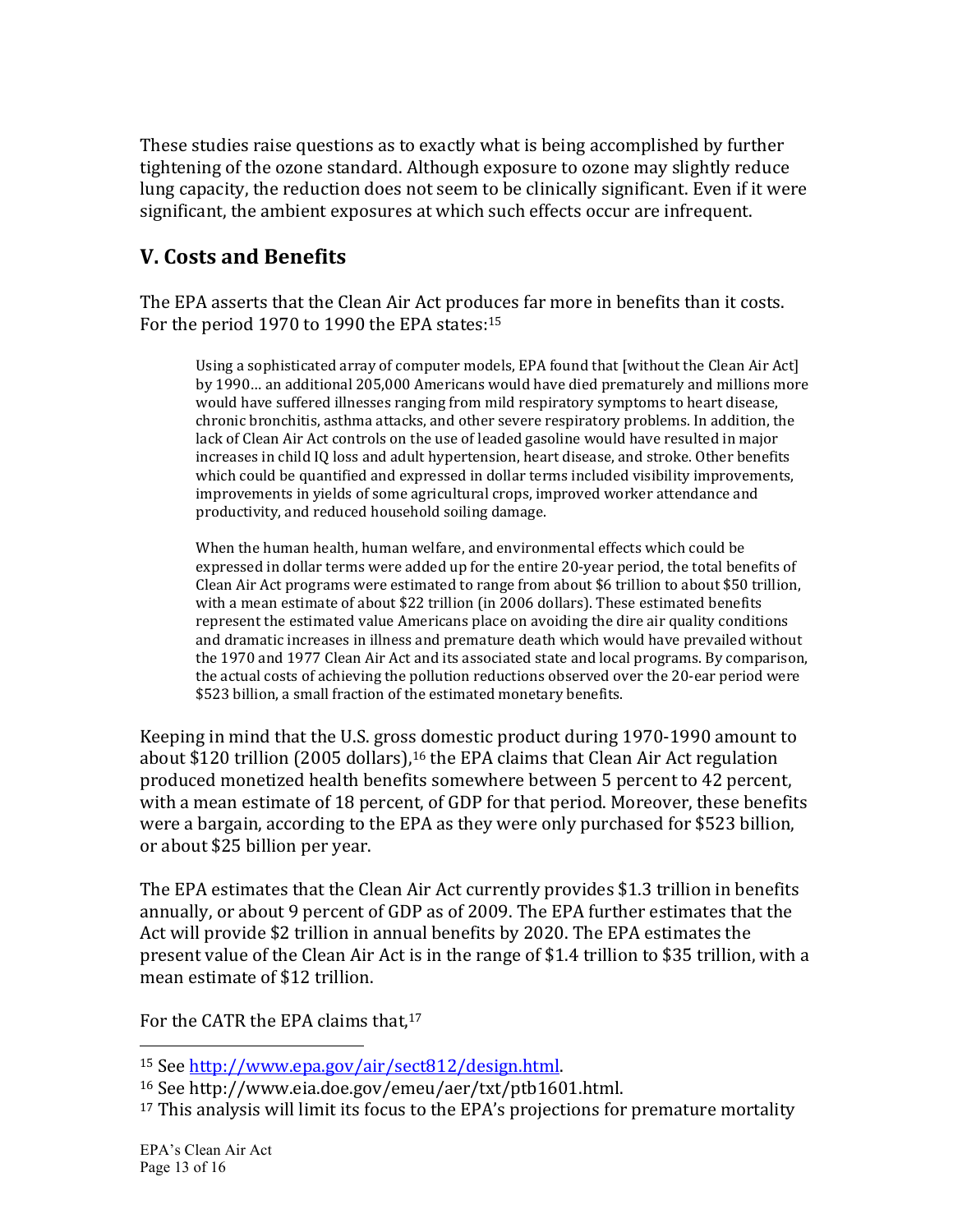In 2014, we estimate that PM-related annual benefits of the proposed remedy include approximately 14,000 to 36,000 fewer premature mortalities, 9,200 fewer cases of chronic bronchitis, 11,000 fewer hospitalizations (for respiratory and cardiovascular disease combined), 10 million fewer days of restricted activity due to respiratory illness and approximately 1.8 million fewer work-loss days.

The agency's mean estimate of benefits produced by the CATR is \$290 billion annually, with a range of \$26 billion to \$840 billion annually — this upper end estimate represents a sum equal to about 5.7 percent of the U.S. GDP for 2009.

The problem with the EPA's estimates, however, is that while the costs are "actual" to some degree, the benefits are largely hypothetical, if not simply made up.

The EPA estimates benefits using two basic inputs:

- Estimates of the incidence of various health effects caused by air quality e.g., premature deaths, hospital admissions dues to cardiovascular or respiratory causes, or asthma attacks; and
- Estimates of the value accrued to society by avoiding the hypothesized health effects.

As an example, the EPA estimated in 1996 that its proposed  $PM_{2.5}$  air quality standards would prevent 15,000 premature deaths per year. The agency assigned a value of \$5 million to each premature death avoided, and so went on to estimate that the regulation would provide  $$75$  billion (15,000 x  $$5,000,000$ ) in annual benefits from premature mortality avoided.

But the 15,000-deaths figure is an entirely hypothetical figure, which assumes that ambient  $PM_{2.5}$  actually causes or contributes to real deaths. As discussed previously, this is unlikely. The EPA itself refers to these hypothetical deaths as "statistical" lives, meaning that the deaths are merely statistical estimates as opposed to actual body counts.

It is not at all clear that typical ambient levels of  $PM_{2.5}$  cause any significant health effects whatsoever, much less kill anyone. Even for the sake of argument and giving the EPA the benefit of the doubt that  $PM_{2.5}$  does cause or contribute to premature death, the agency's methodology for estimating at the 15,000-deaths figure is

since, as the agency admits, they account for "over 90 percent of total benefits," and in fact, they may account for nearly 96% of the rules total estimated benefits. *See* 45 *FR* 45347-8.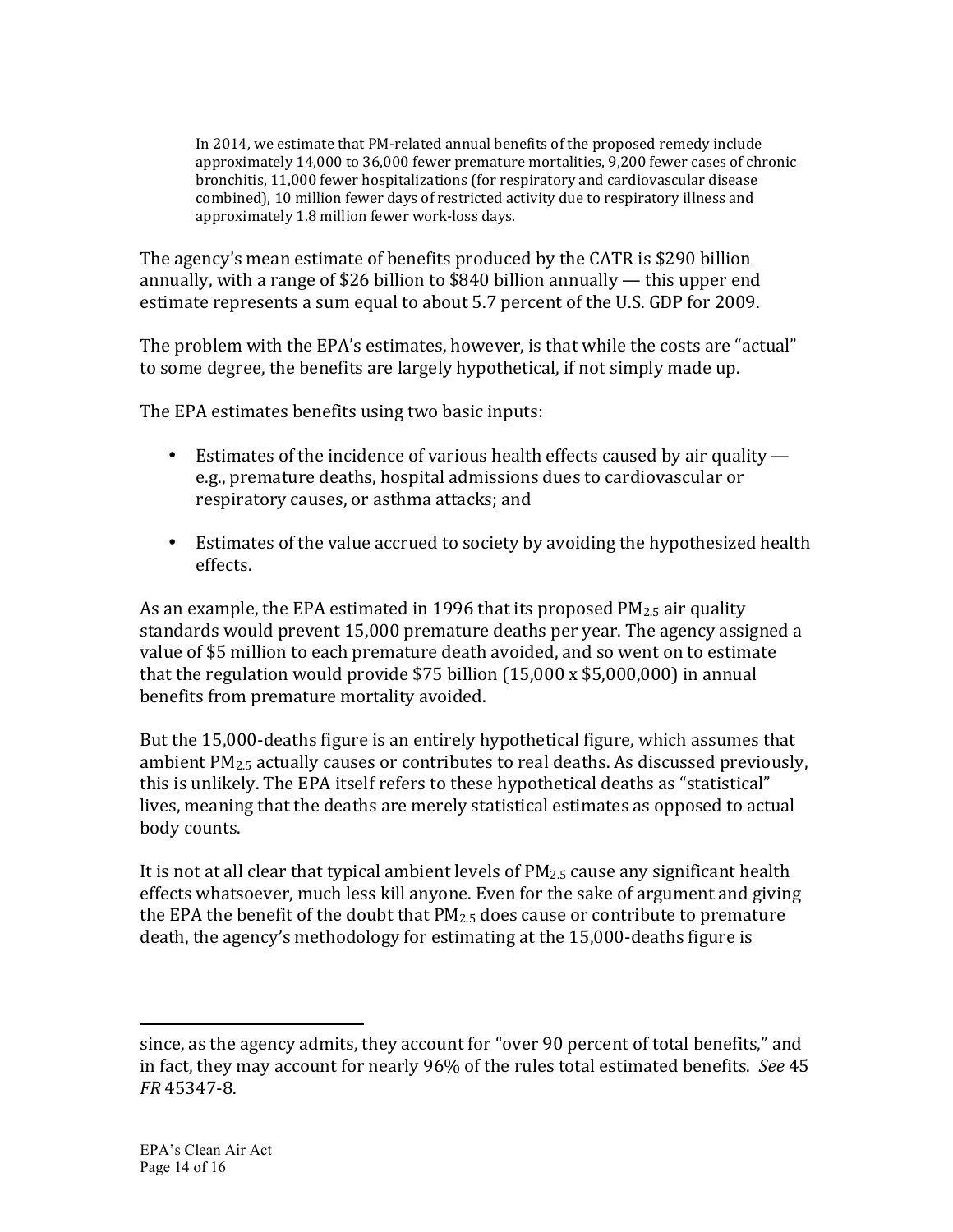inappropriate.18

The EPA's valuation of premature deaths avoided is also specious. Here is the EPA's explanation for how it values the avoidance of a premature death:

Because people are valuing small decreases in the risk of premature mortality, it is expected deaths that are inferred. For example, suppose that a given reduction in pollution confers on each exposed individual a decrease in mortal risk of  $1/100,000$ . Then among 100,000 such individuals, one fewer individual can be expected to die prematurely. If the average individual's WTP for that risk reduction is \$50, then the implied value of a statistical premature death avoided in that population is  $$50 x 100,000 = $5$  million.

As is evident from this explanation, this is a rather dubious method for determining the value of a life  $-$  people are surveyed for what they would be willing to pay to reduce their risk of premature death by  $1/100,000$ . The survey question is hypothetical and the responses are arbitrary, as no one is actually paying to achieve the purported reduction in risk.

In 1999, the EPA estimated the value of avoiding a premature death at  $$4.8$ million.<sup>19</sup> In 2010, the EPA used a value of \$8.9 million.<sup>20</sup> Both values were determined by essentially picking a middle value of the willingness-to-pay estimates reported by various studies offering such estimates. To influence the EPA estimate upward or downward, then, all that need be done is to publish an estimate. So the EPA's valuation process is hardly a scientific one.

It should come as no surprise that just as the EPA exaggerates the hypothetical monetized benefits of its actions; it also understates the predicted costs.

## **VI.&Conclusion**

!!!!!!!!!!!!!!!!!!!!!!!!!!!!!!!!!!!!!!!!!!!!!!!!!!!!!!!

How clean is clean enough? That was a key question during the 1990s' controversy over the Superfund law and the clean up of so-called "toxic waste sites." Addressing that question is what finally got the Superfund program moving  $-$  i.e., cleaning up sites in a reasonable manner at reasonable costs for reasonably foreseeable future uses.

It is time that the "how clean is clean enough" question is asked of the Clean Air Act.

<sup>&</sup>lt;sup>18</sup> The EPA estimates the number of deaths associated with PM2.5 through the use of statistical associations (or correlations) reported in epidemiologic studies. This methodology (called "attributable risk") is entirely inappropriate since the statistical associations merely indicate how strongly exposures correlate with health effects. These correlations are not risk estimates and cannot be used to estimate the number of health effects in a population.

<sup>&</sup>lt;sup>19</sup> See http://www.epa.gov/air/sect812/1990-2010/fullrept.pdf, Appendix H. <sup>20</sup> See http://www.epa.gov/air/sect812/aug10/fullreport.pdf, Table 5-3.